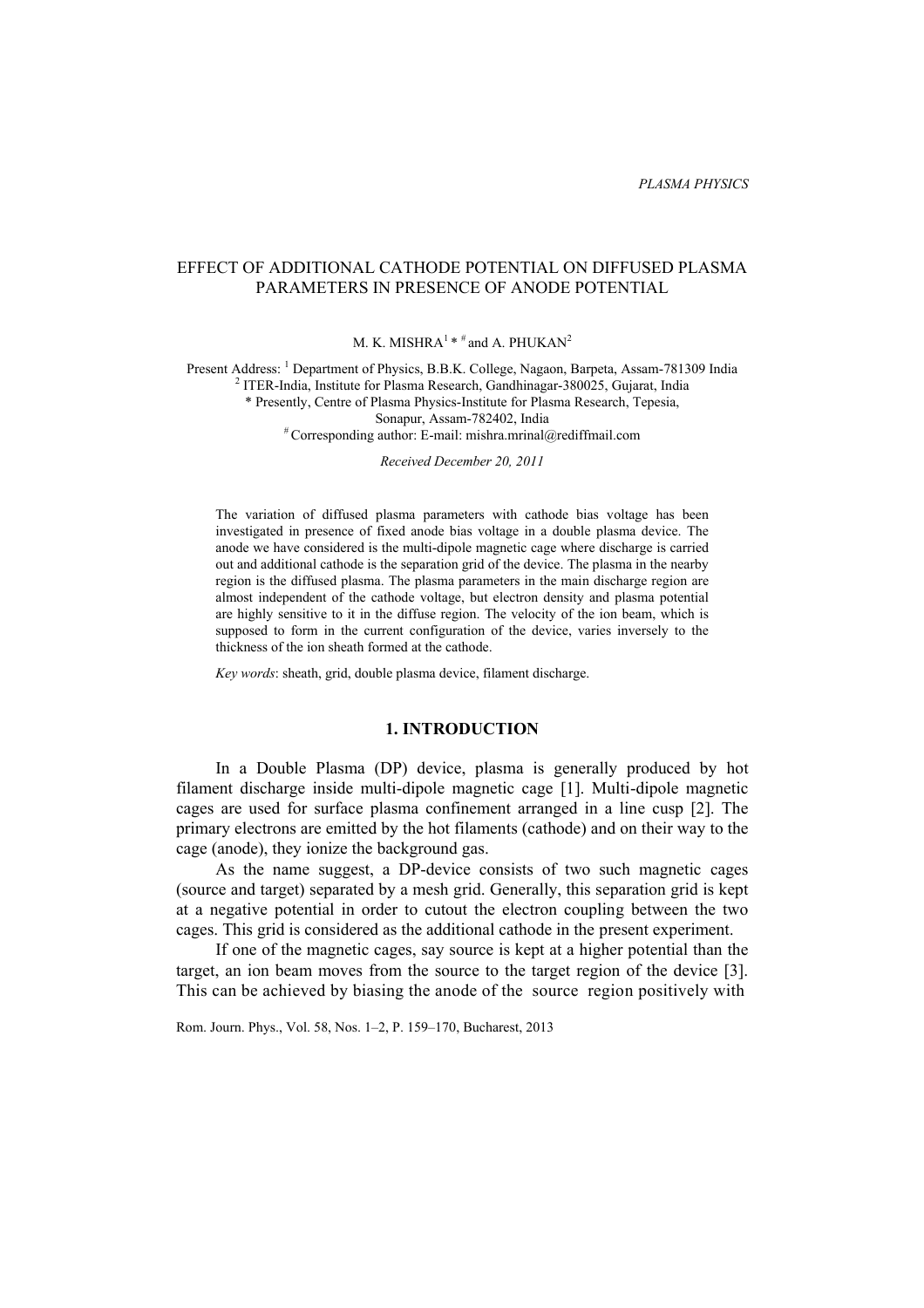respect to the grounded anode of the target region [4]. In this experiment we shall talk about the anode of source region, which is biased positively. The velocity of this ion beam depends on the potential difference between the two regions [5].

Here, we have produced plasma only in the source region and no direct plasma is produced in the target region. Whenever plasma is produced solely in one region (source) of a DP-device, a low-density plasma is always observed in the other region (target). The plasma in the target region may be due to two reasons, plasma that leaks in through the grid and plasma that is locally produced by the primary electrons [6]. In presence of the negatively biased grid, the plasma electrons being low energetic cannot penetrate the grid and only high energetic primary electrons can enter the target region. The amount of electron flux, which enters the target region (diffused region) from the source region (discharge region) depends on the potential difference  $[e \Delta V_{SG} = e (V_{SP} - V_{G})]$  that exists between plasma potential in the source region  $(V_{SP})$  and the negative grid bias voltage  $(V_G)$ [7]. This potential difference  $(\Delta V_{SG})$  acts as the barrier potential for electrons but at the same time it accelerates the ions. This potential difference can be increased either by increasing the source plasma potential or by increasing the negative grid bias voltage.

When the potential difference is increased only by increasing the source plasma potential  $(V_{SP})$ , the amount of electrons entering the target region get reduced and simultaneously an ion beam enters the target region. Again, if the potential difference is increased only by increasing the negative grid bias voltage  $(V_G)$ , mostly background ions are getting accelerated towards the grid and to the target region.

Under both the circumstances, very few high energetic electrons in the source region will be overcome the potential barrier ( $\Delta V_{SG}$ ) to enter the target region, but most of the ions will be accelerated towards the grid and to the target. These ions will enhance the ion space charge layer in front of the negative grid.

In this experiment, keeping the source anode potential fixed, we have increased the negative potential applied to the separation grid, which acts as the cathode in addition to the filaments. The effect of the negative grid bias voltage on plasma parameters such as plasma potential and plasma density have been studied in both the region. The variations in beam velocity and sheath thickness are calculated using the experimental data. The energies of electrons present in the target region are estimated using Langmuir probe. The pattern of *Electron Energy Probability Function* (EEPF) shows that Maxwellian nature of electrons.

## **2. EXPERIMENTAL SET-UP:**

The experiment is carried out in a DP-device consisting of two identical cylindrical multi-dipole cage structure of 35 cm length and 25 cm diameter. These two cages namely source and target are electrically isolated from each other. A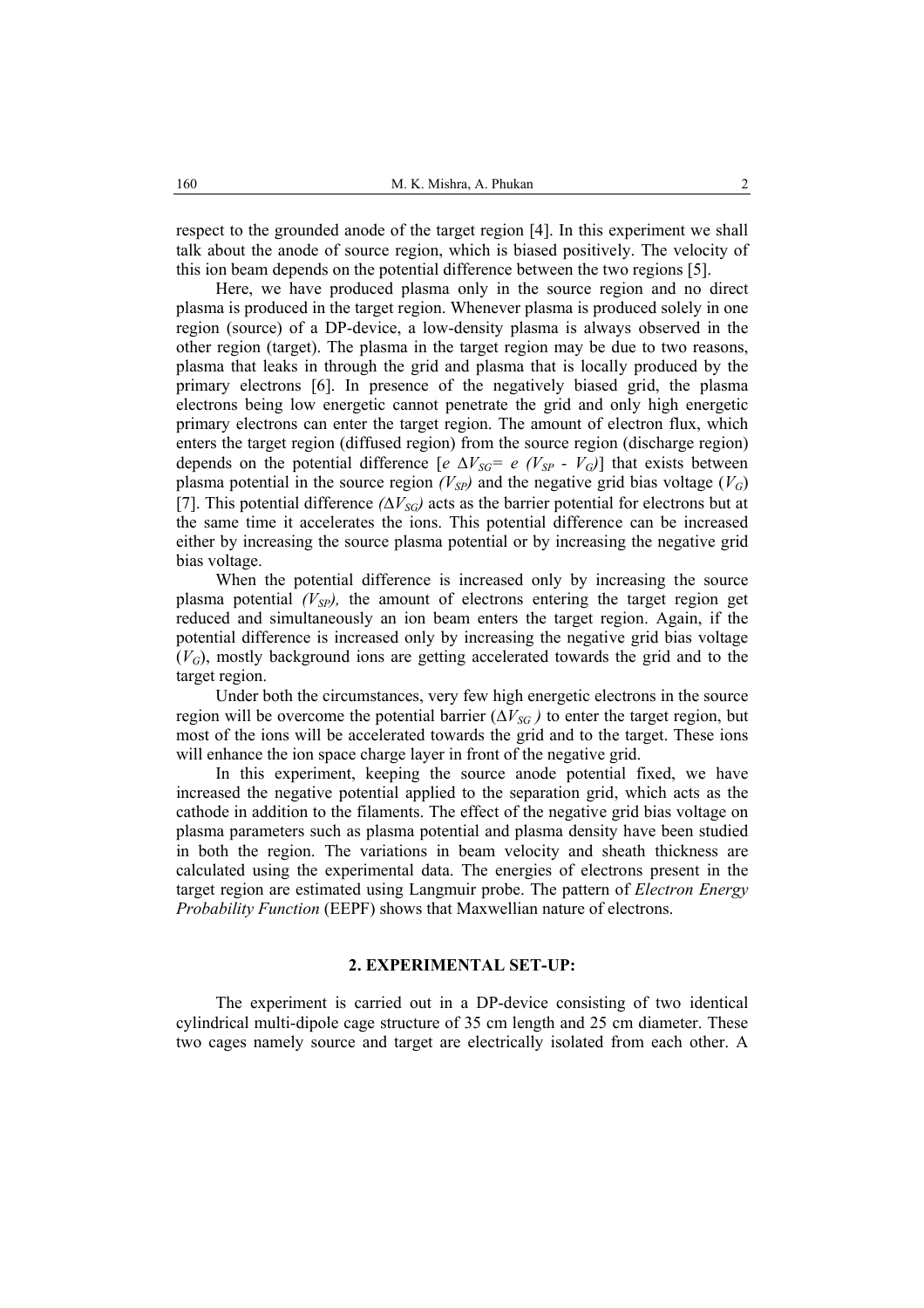stainless steel mesh grid of 24 cm diameter is placed in between the two cages. To place the grid, magnetic rows are removed from one end of each magnetic cage. The highly mobile electrons can easily move from one cage to the other through the grid due to the removal of magnetic filter.

The grid is insulated from the magnetic cages and the chamber wall. The schematic diagram of the experimental setup is shown in Fig. 1.



Fig. 1 – A sketch of the experimental set-up. G is the mesh grid, which separates the source and target magnetic cage is biased negatively and act as the additional cathode. The filament F is used as the cathode and the source magnetic cage is used as the anode.  $V_F$ ,  $V_D$ ,  $V_S$ , and  $V_G$  are the filament voltage, discharge voltage, source anode bias voltage and grid bias voltage respectively. R is the resistance across which grid current  $I_G$  is measured.

A multi-dipole cage is a set of alternating rows of north and south pole permanent magnets placed around the surface of discharge in a cylindrical shape. The alternating rows of magnets generate a line cusp magnetic configuration in which the magnetic field strength is maximum near the magnets and decays with distance in to the chamber. So the bulk plasma volume is virtually magnetic field free, but a strong field of about 1 kG exists near the chamber wall, inhibiting plasma loss and leading to an increase in plasma density and uniformity.

The base pressure of the chamber were  $4 \times 10^{-6}$  mbar. The plasma was solely produced in the source region by electron bombardment of neutral argon gas at  $5\times10^{-4}$  mbar applying a dc voltage between hot filaments (cathode) and the magnetic cage (anode). The electrons emitted from the filaments ionize the background gas on their way to the magnetic cage. The discharge voltage  $V_D$  and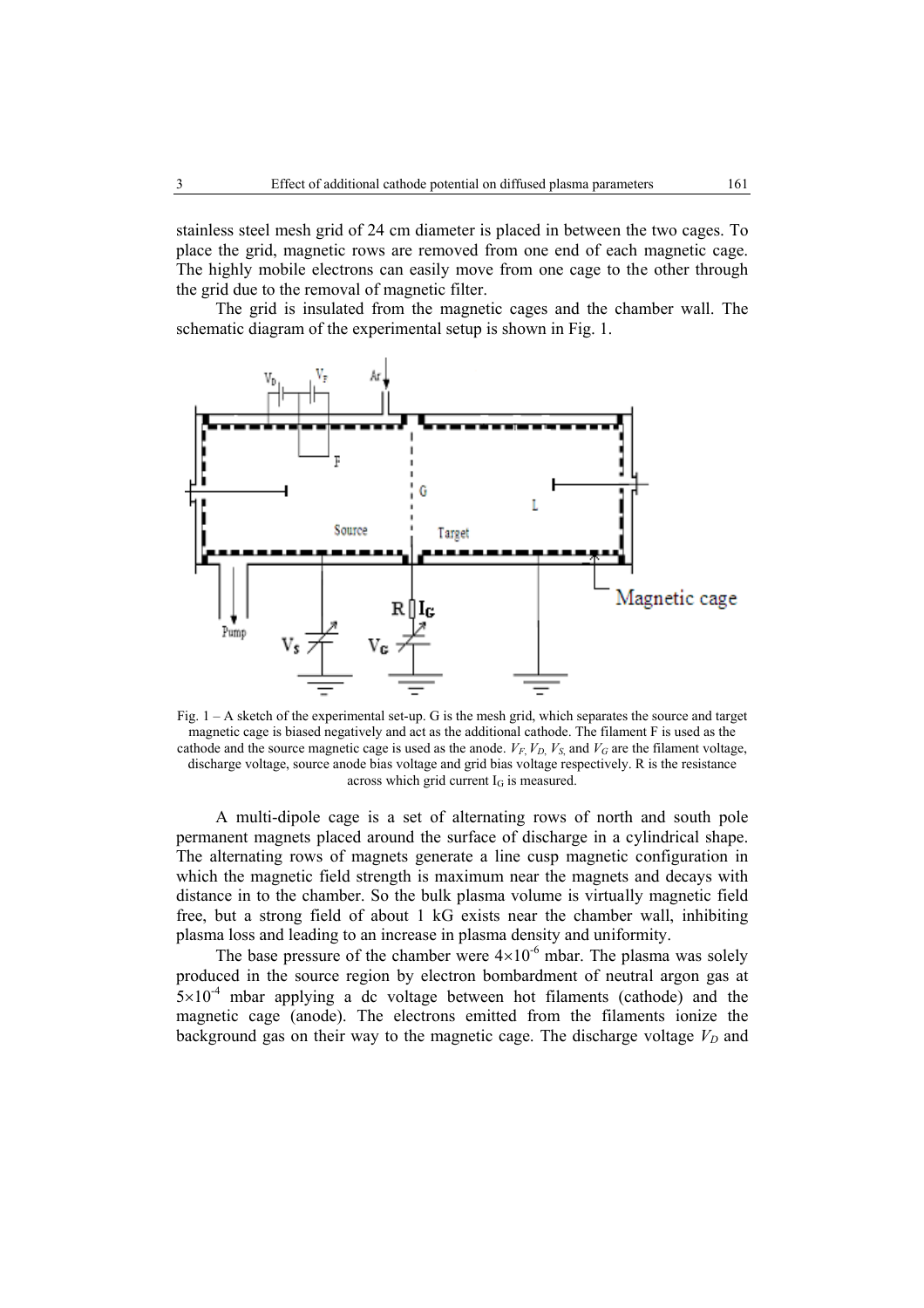the discharge current  $I_D$  were fixed at 50V and 40mA respectively. No plasma was produced inside the target and hence no primary electrons were generated in this part. Two plane Langmuir probes of 4 mm diameter were placed both in the source and the target region to measure plasma parameters.

The plasma potential in the source region  $(V_{SP})$  was increased with respect to the plasma potential of the grounded target  $(V_{TP})$  by biasing the anode of the source region positively by a dc potential  $V<sub>S</sub>$ . The separation grid of the device was kept at a negative potential in order to accelerate the ions and to repel most of the electrons. In this situation a stationary ion beam moves from the source to the target region through the negatively biased grid.

The negative potential applied to the grid was changed by changing the dc potential  $V_G$  and the corresponding variation in grid current  $I_G$  was measured across a resistance R of 1kΩ. The plasma potential was estimated from the probe voltage at which the first derivative of Langmuir probe characteristics has a maximum.

### **3. RESULTS AND DISCUSSIONS**

At first keeping the source anode bias  $V<sub>S</sub>$  fixed, Langmuir probe characteristics were recorded in both source and target regions by increasing the negative grid bias voltage  $V_G$ . The first derivative (dI/dV) of the probe characteristics recorded in the source region (at fixed  $V_s$  = 10V) are shown in Fig. 2 (a). It is observed that the peak of these curves appears almost at the same position with a slight increase in their height. It suggests that the source plasma potential  $(V_{SP})$  is almost independent of the applied negative grid bias voltage and there is a slight increase in the electron density. The applied negative grid bias voltages are unable to bring any significant change in the main discharge region.

Another dI/dV curve recorded for  $V_s = 20V$  are shown in Fig. 3 (a). From the Fig 2(a) and 3(a), it is clear that when  $V_S$  is increased keeping  $V_G$  constant,  $V_{SP}$ increases due to the loss of electrons at the source anode.

The dI/dV curves obtained in the target region for different applied  $V_G$  at fixed values of  $V_s$  = 10V and 20V are shown in Fig. 2(b) and 3(b) respectively. The peak position of these curves shift towards right with a fall in height. It implies that the plasma potential in the target region  $(V_{TP})$  increases with a decrease in electron density. The potential difference ( $\Delta V_{SG} = V_{SP} - V_G$ ) between source plasma potential  $(V_{SP})$  and grid potential  $(V_G)$  plays very a important role in controlling the plasma potential and density in the target region.

The observed decrease in target plasma density is due to fact that very few electrons having energy to overcome the potential barrier  $\Delta V_{SG}$  can enter the target region and as a result less local ionizing collisions take place between the electrons and the ions. The low electron penetration from source to target makes the target plasma potential more positive. Fig. 4 shows the variation of plasma density in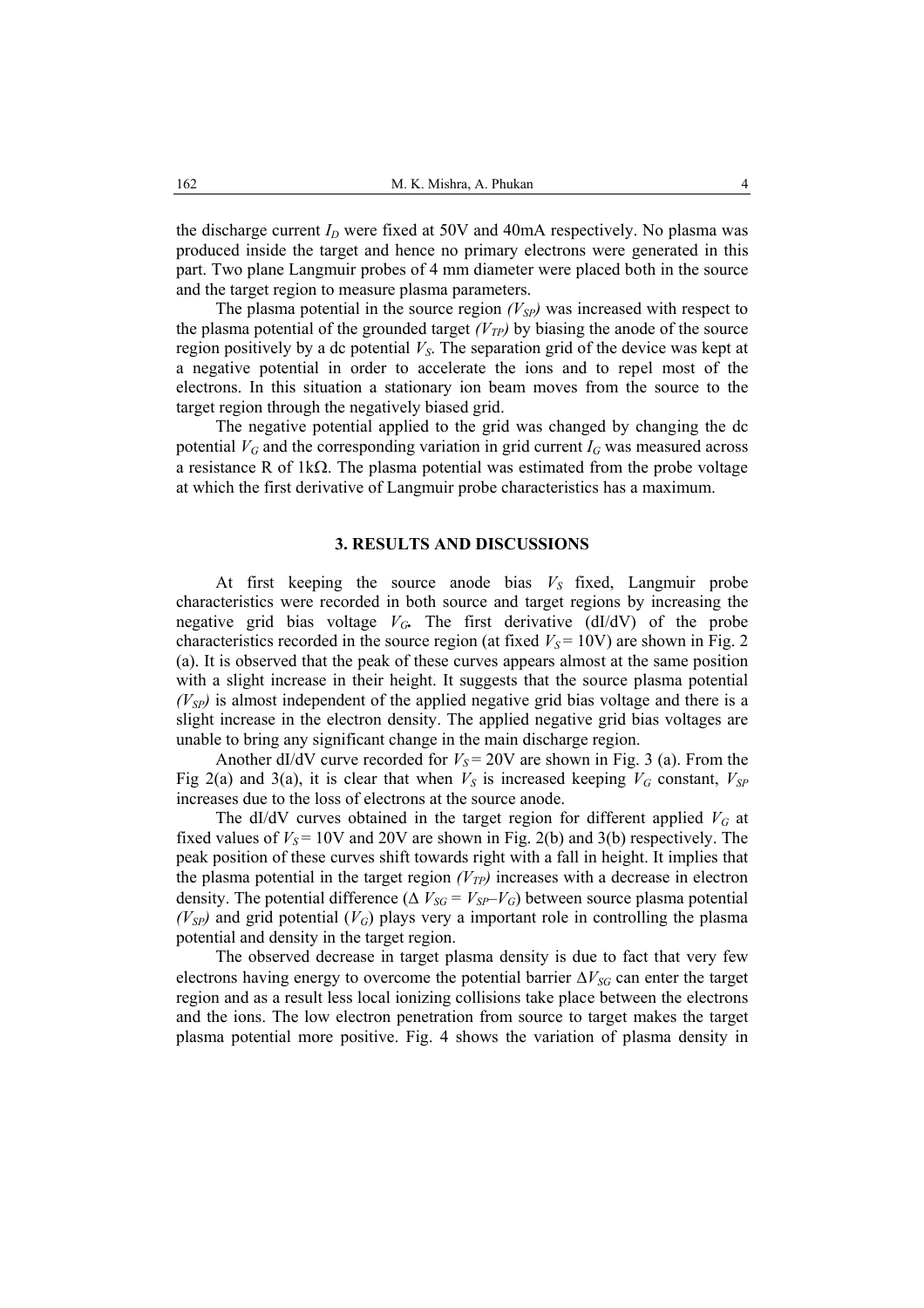both source and target region with the  $-V<sub>G</sub>$ . It is seen that plasma density in the source region remins almost unchanged but in the target region, plasma decreases with the increase in negative grid bias voltage.



Fig. 2 (a) – First derivative of probe characteristics showing source plasma potential  $V_{SP}$  variations for different  $V_G$  at fixed  $V_S = 10V$ .



Fig. 2(b) – First derivative of probe characteristics showing target plasma potential  $V_{TP}$  variations for different  $V_G$  at fixed  $V_S = 10V$ .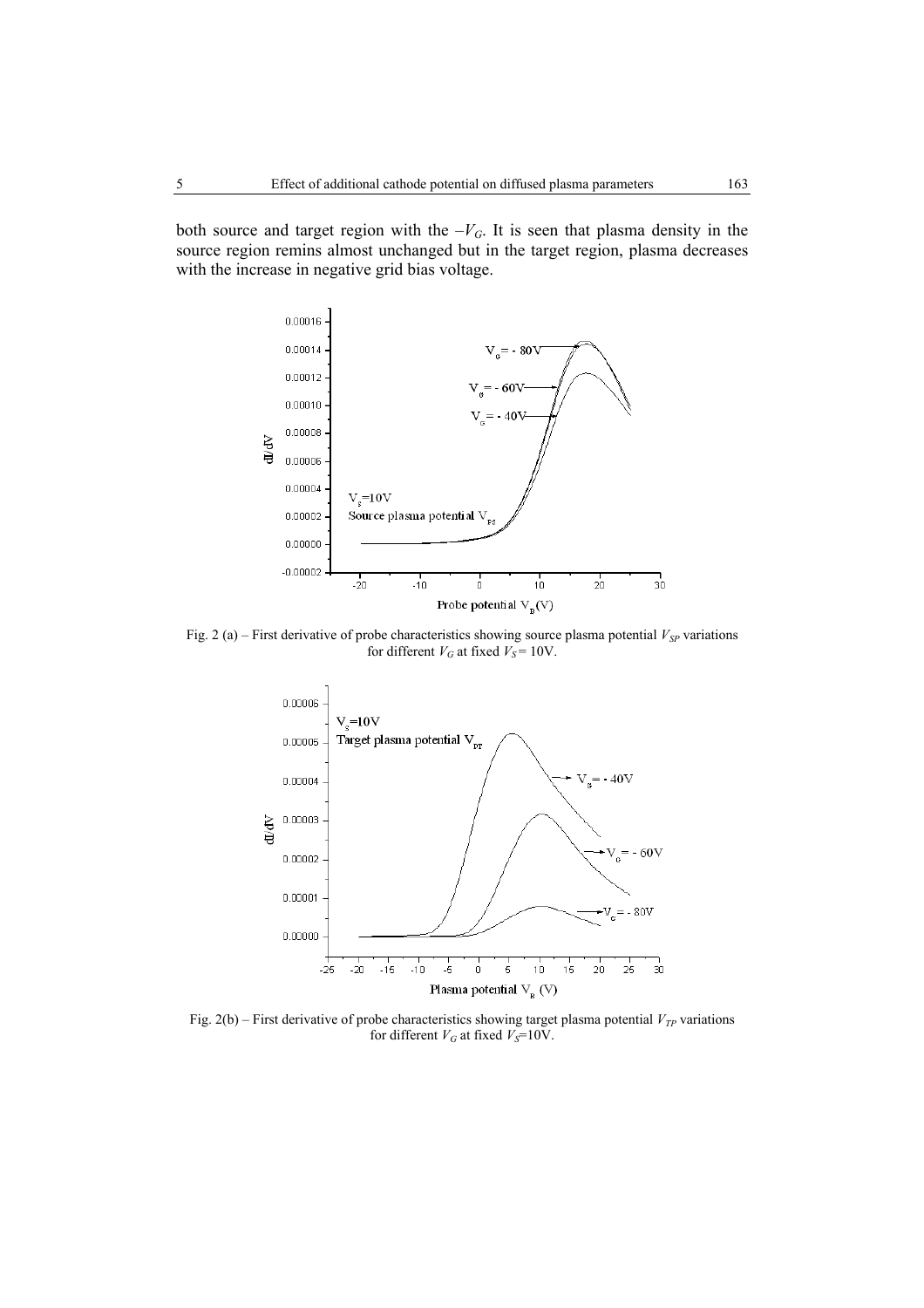

Fig. 3(a) – First derivative of probe characteristics showing source plasma potential  $V_{SP}$  variations for different  $V_G$  at fixed  $V_S = 20V$ .



Fig. 3(b) – First derivative of probe characteristics showing target plasma potential  $V_{TP}$  variations for different  $V_G$  at fixed  $V_S = 20V$ .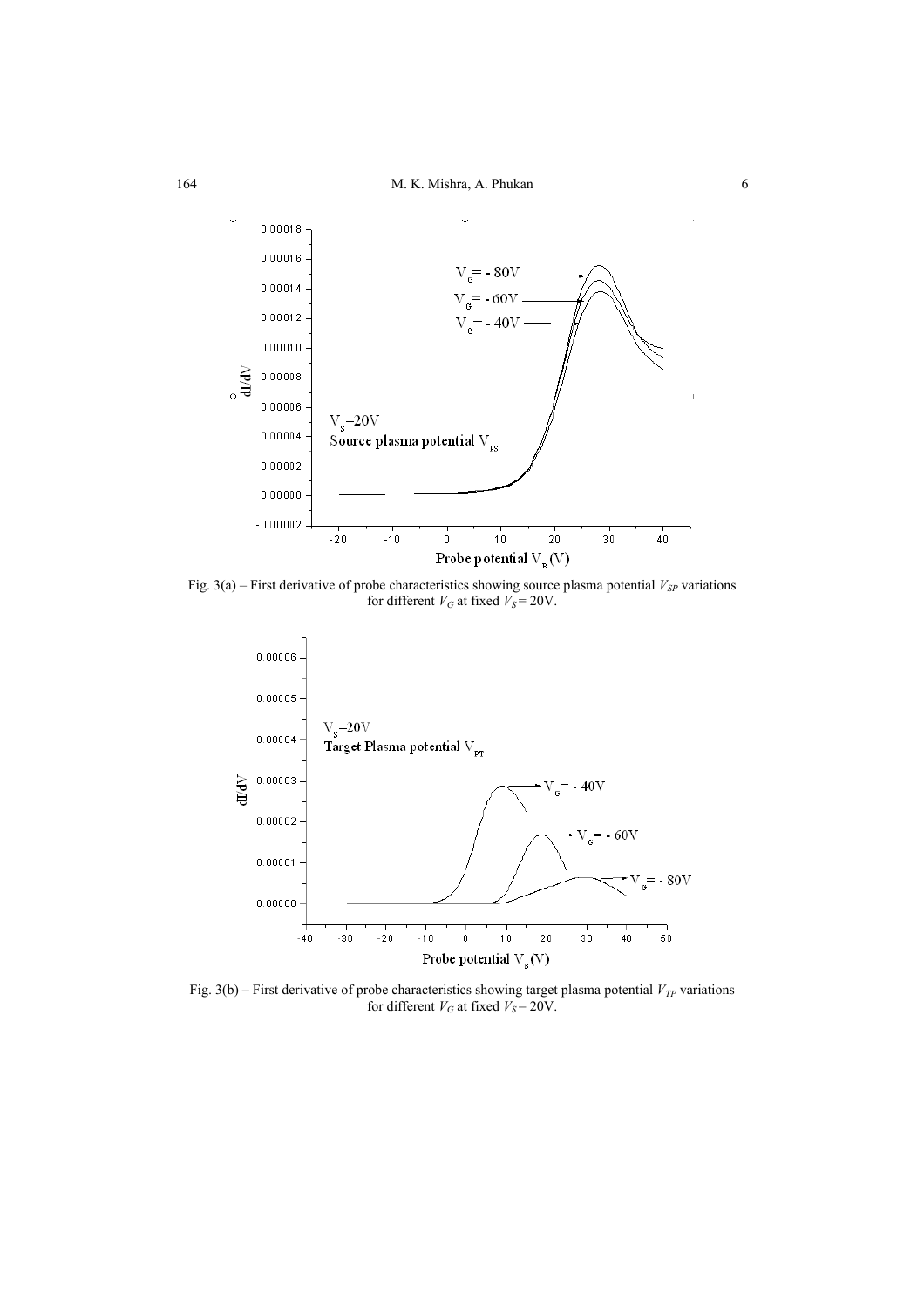

Fig. 4 – Variation of plasma electron density in both source and target plasma region with  $V_G$  at fixed  $V_S = 10V$ .

From the application of the semi-log plot method to the Langmuir probe data taken in the target region, the electron temperatures can be obtained after the ion current component is removed [8]. This is shown in Fig. 5. Two distributions of electrons are found to present and the magnitude of the currents clearly shows that the density of the high-energy distribution is much lower than that of the low temperature electrons. The high energetic electrons found in the target may be the primary electrons in the source region and low energy electrons are those, which are produced in pairs with ions locally in the target region. The inverse of the slope taken in the respective portion gives the energy of both species of the electrons.

The energy of these electrons found to increase from 21 eV to 30 eV when the grid bias  $V_G$  is increase from  $-40V$  to  $-80V$  by keeping fixed at  $V_S = 10V$ . In order to investigate the nature of these two electron species, the double derivative of probe characteristics, which is proportional to the *Electron Energy Probability Function* (EEPF) [9, 10] is plotted in Fig. 6. The EEPF exhibits maxwellian pattern, which suggest the maxwellian nature of the electrons present in the target (diffuse) region. The peak of these curves appear almost in the same position which indicates that negative grid bias voltage can not influence much the energy of low energetic electrons.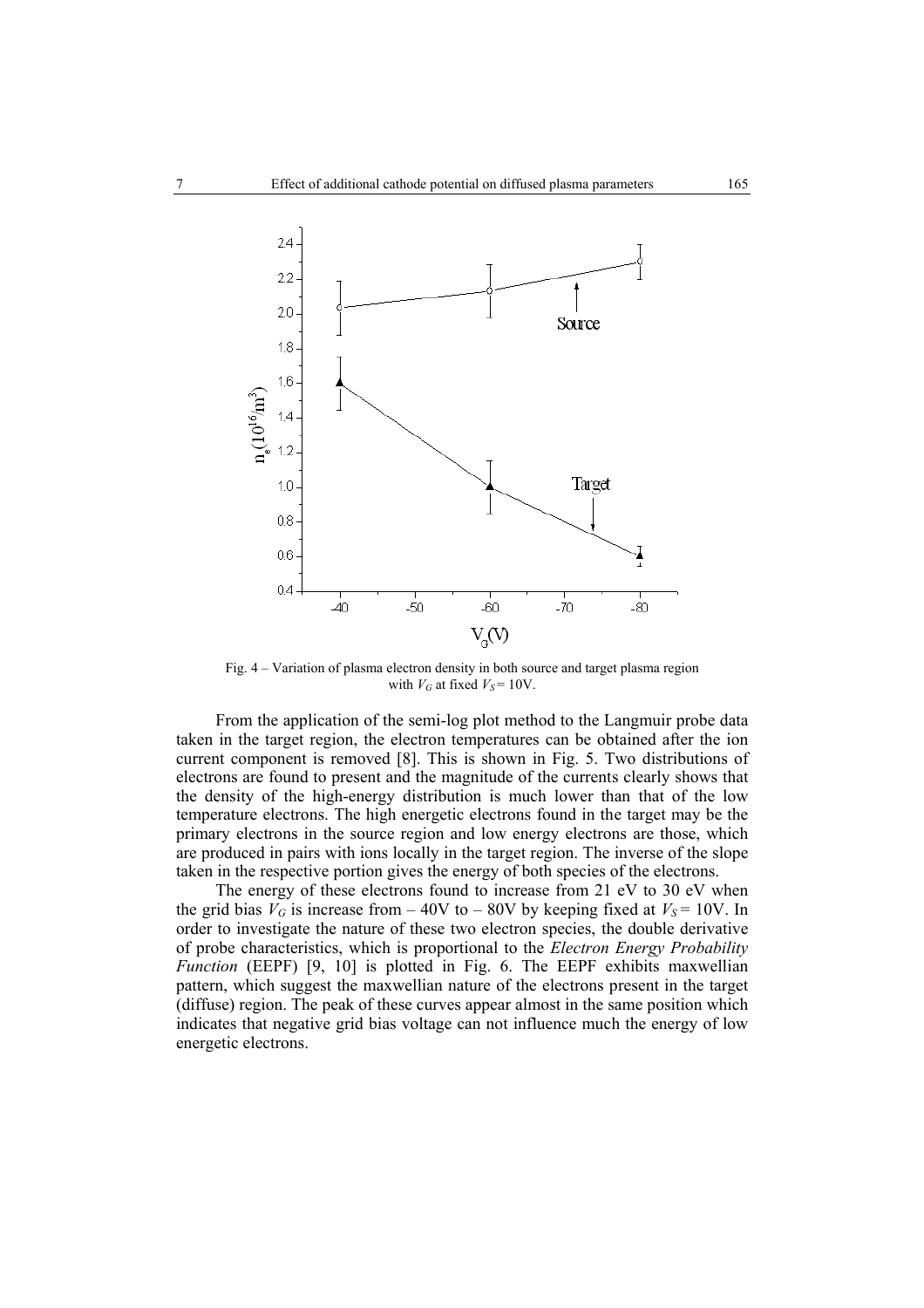

Fig. 5 – A semi log plot of the probe characteristics taken in the target region for different applied grid bias voltage  $V_G$  and at a fixed  $V_S$ =10V. The plot shows the high and low temperature nature of electrons.



Fig. 6 – The double derivative of the probe characteristics (which is proportional to the EEPF) is plotted for different  $V_G$ . Along x-axis,  $V_{TP}$ - $V_B$  (which is proportional to the electron energy in the retarding portion of the probe characteristics) is plotted.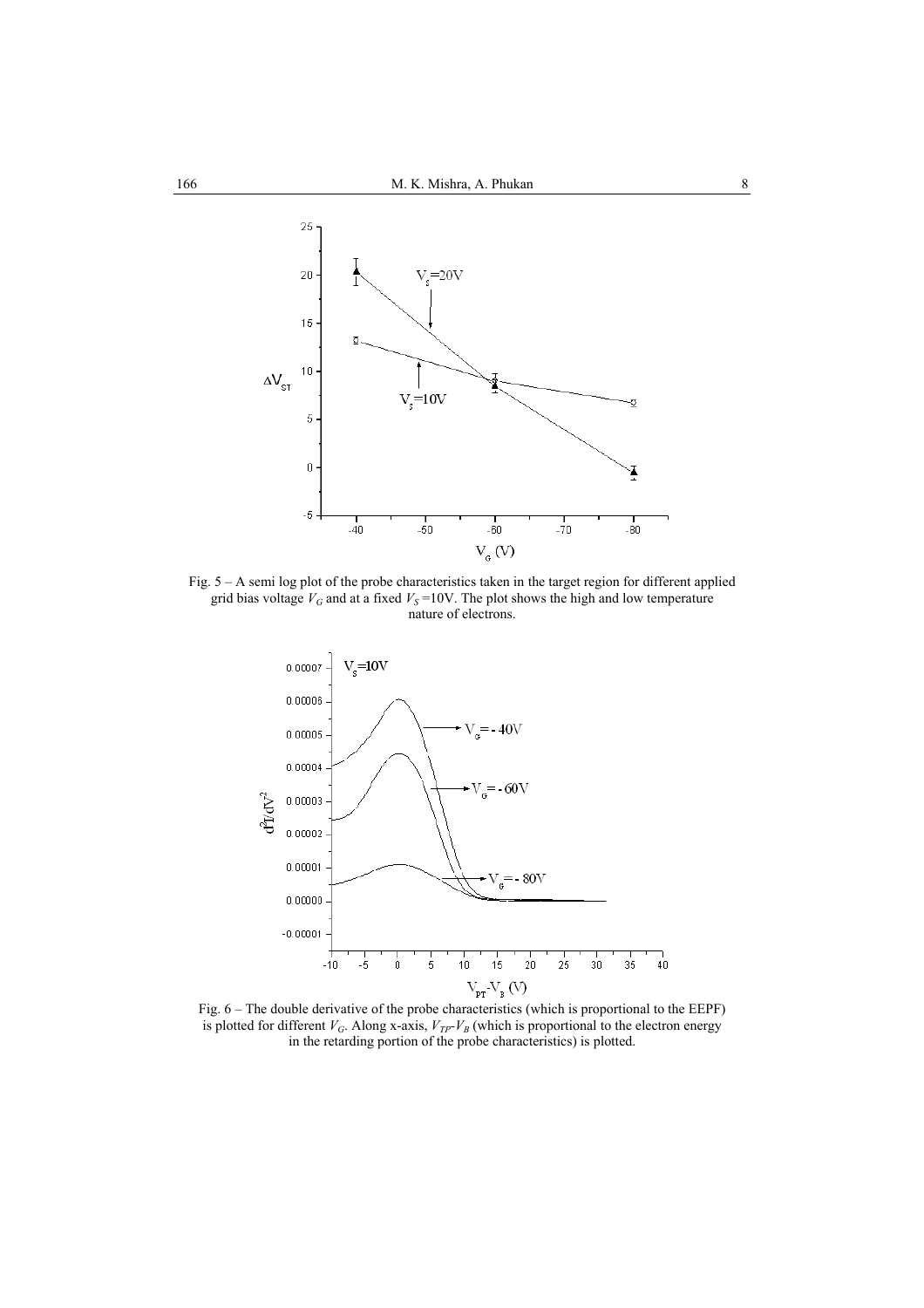In Fig. 7 the difference of plasma potential between source and target region  $\Delta V_{ST} = (V_{SP} - V_{TP})$  is plotted for different  $V_G$ . When  $V_G$  is made more negative keeping  $V_S$  constant,  $V_{SP}$  remains almost constant but the  $V_{TP}$  increases due to the background ions, which are accelerated by the negative grid bias voltage from the source plasma region. So as a result  $\Delta V_{ST}$  decreases. From the Fig. 5 it is seen that  $\Delta V_{ST}$  is higher for more positive value of  $V_S$  at a fixed value of  $V_G$ . When  $V_S$  is increased keeping  $V_G$  constant, source plasma potential increases accordingly and it floats few volts above the anode bias potential  $V_S$  and as a result most of the electrons are getting better trapped by the source region, *i.e.* the barrier for electrons ( $\Delta V_{SG}$ ) increases, but it increases the energy of the injected ion beam in the target region [11]. If keeping  $V_S$  at a more positive value, when  $V_G$  is further increased towards negative, the screening effect of the grid become more significant for the electrons, *i.e.*  $\Delta V_{SG}$  is further increased. The combined effect of  $V_S$ and  $V_G$  makes the value of the target plasma potential close to the source plasma potential. In other words, we can say that electrons are getting repealed whereas back ground ions in the source regions are getting accelerated towards the target region.



Fig. 7 – The variation of  $\Delta V_{ST}$  (= $V_{SP}$ - $V_{TP}$ ) with the negative  $V_G$  for fixed  $V_S$ = 10V and 20V.

The target plasma potential  $V_{TP}$  increases due to the increase in ion flow from the source region and  $V_{TP}$  is found to be higher at  $V_S = 20V$  than at  $V_S = 10V$ .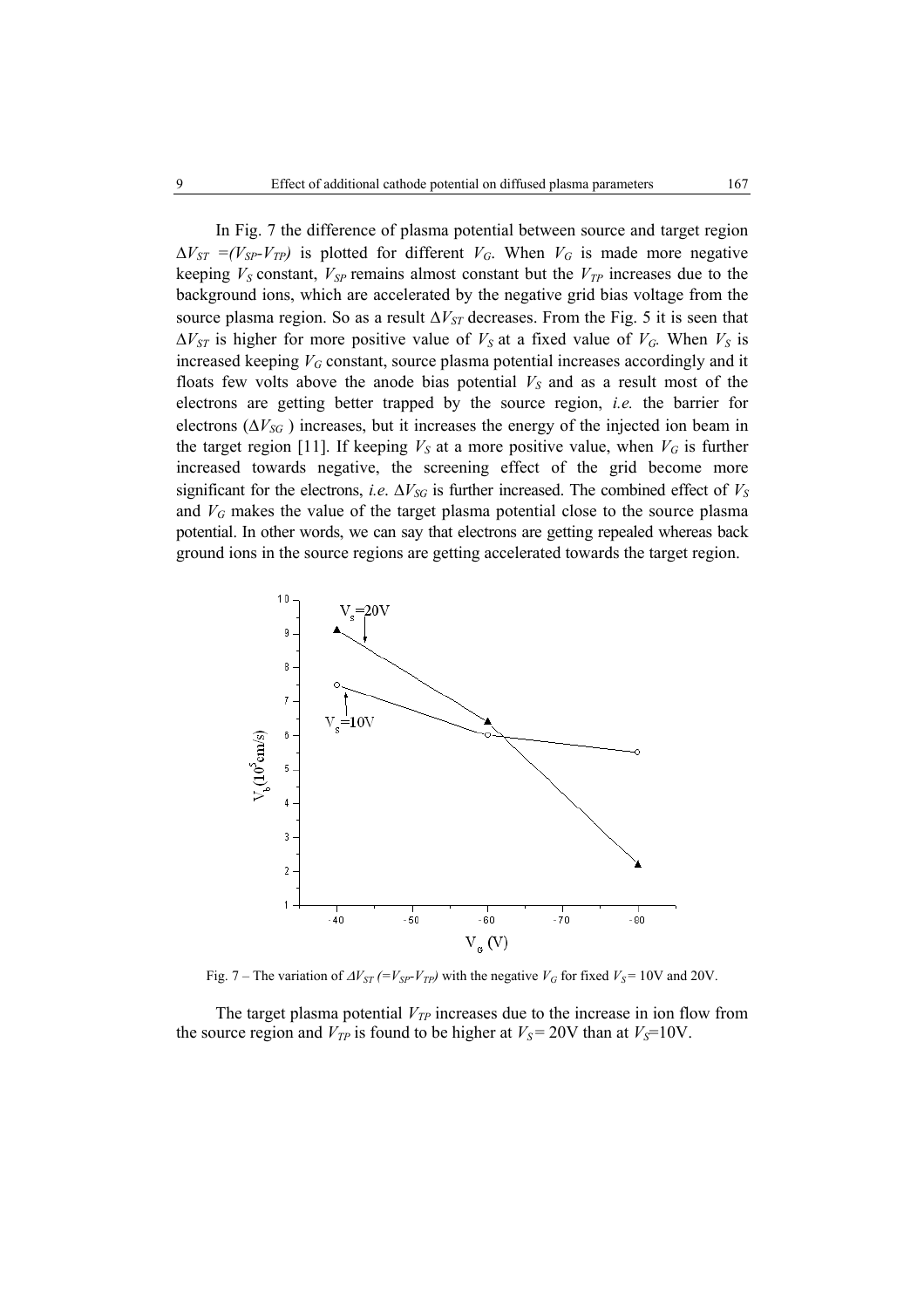Whenever the source plasma is at a higher potential than the target plasma in a DP device, an ion beam is produced which enters the target from the source plasma region due to the free fall of ions caused by the potential difference  $\Delta V_{ST}$ . The energy of this free fall ion beam can be calculated from the relation [4, 5],

$$
E_b = \frac{1}{2} M_i V_b^2 = e \Delta V_{ST}
$$
 (1)

where  $V_b$  is the beam velocity and  $M_i$  is the mass of the argon ion.

Fig. 7 shows that  $\Delta V_{ST}$  decreases with the increase in  $V_G$  for both  $V_S$ =10V and 20V. This suggests that the ion beam energy  $E<sub>b</sub>$  decreases with the increase in negative grid bias voltage. Taking the values of  $\Delta V_{ST}$  for different values of  $V_G$  at  $V<sub>S</sub>=10V$  and 20V, we can calculate the corresponding values of  $V<sub>b</sub>$  from equation (1). The  $V_b$  is found to decrease with the increase in negative  $V_c$ . This is shown in Fig. 8. The value of  $V_b$  is higher than the ion acoustic velocity  $(C_s)$ , which is in accordance with the Bohm criterion of sheath formation. The Bohm sheath criterion says that ions must enter the sheath region with a velocity greater than the acoustic velocity.

The sheath thickness (*d*) of the ion sheath formed at the separation grid can be calculated by substituting the values of different  $V_G$  and  $I_G$  in the well-known Child-Langmuir law,

$$
I_G = (4/9) \varepsilon_0 A \ (2e/M_i)^{1/2} V_G^{-3/2} d^{-2} \tag{2}
$$

In equation (2),  $\varepsilon_0$  is the permittivity in free space, *A* is the surface area of the grid, *e* is the electronic charge, *Mi* is the ion mass and *d* is the sheath thickness. The sheath thickness *d* is found to increase with the increase in negative  $V_G$ . Sheath thickness *d* also depends indirectly on  $V_s$ , which controls  $I_c$ . For a fixed value of  $V_G$ , when  $V_S$  is increased, contraction of the sheath takes place as the grid receive more ion flux due to the increase in source plasma potential  $V_{SP}$ .

At high ion density, the Debye length  $\lambda_D$  (= $\varepsilon_0 KT_e/n_0e^2$ )<sup>1/2</sup> is small and hence the sheath thickness. The variation of sheath thickness "*d*" with the change in negative grid bias voltage for  $V_s=10V$  and 20V are shown in Fig. 9.

From Fig. 8 and Fig. 9, we can say that  $V_b$  is inversely proportional to the sheath thickness  $d$ . When the negative grid bias voltage  $V_G$  is increased, more ions will be accumulated around it and as a result ion space charge layer will grow. This growing positive space charge layer in turn decelerate the ion beam moving from source to target region.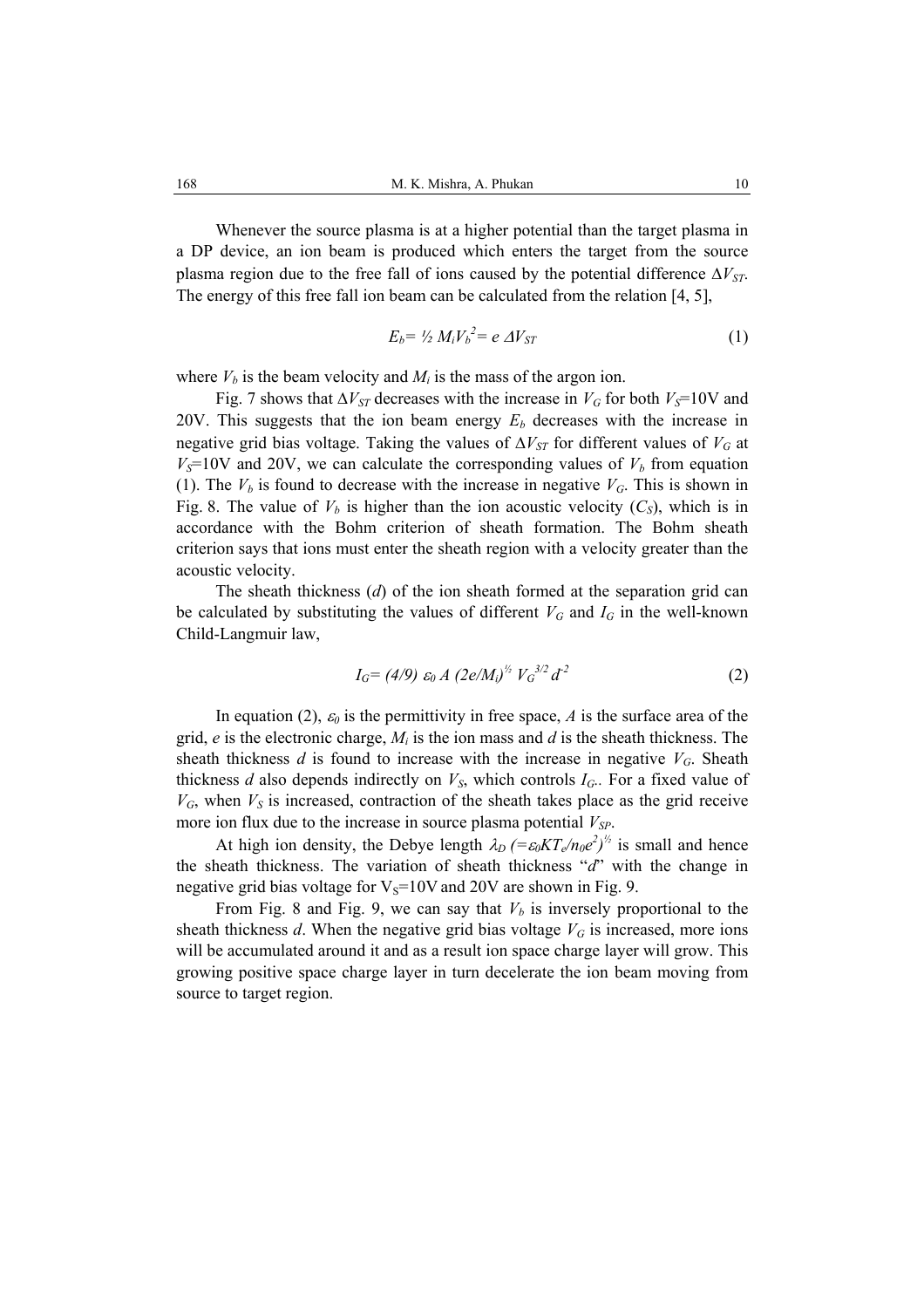

Fig. 8 – The variation of beam velocity  $V_b$  with different grid bias voltage  $V_G$ for fixed  $V_S$ =10V and 20V.



Fig. 9 – The variation of sheath thickness *d* with different grid bias voltage *VG* for fixed  $V_S$ =10V and 20V.